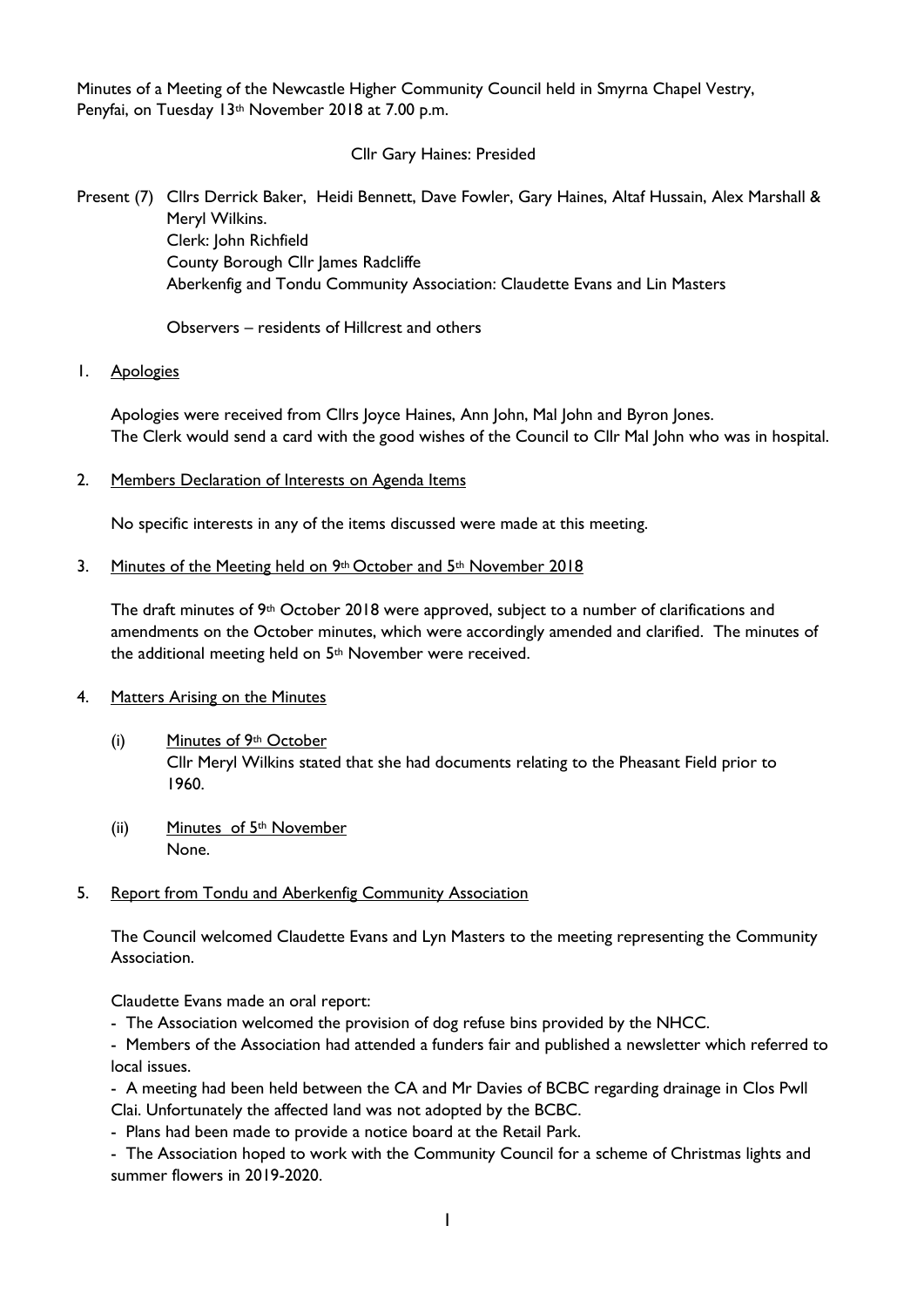- The Association had been informed that a medical centre in Tondu was not to be funded as facilities existed in Bridgend. The Association would continue to lobby the Health Board, citing the BCBC ward members and the NHCC as being supportive. An argument in favour of an additional medical centre was that it would reduce overload of the A & E at the Princess of Wales Hospital Bridgend.

#### 6. Report from PACT Meeting

Cllr Heidi Bennet reported on PACT.

The issues were firstly, people had found the leaves to be slippery in Dunraven Street, Aberkenfig, which was referred to Cllr James Radcliffe to action with BCBC. Secondly fly tipping had been reported in the lanes in Pennsylvania Wood. This had been referred to Laleston Community council for action. The fly tipping previously reported under the M4 bridge was reported as being on private land so the BCBC would not remove it.

PACT meetings had not been well attended recently, and PCSO Bowen had retired. As those at the meeting felt that PACT was no longer operational, a discussion had been held on how PACT could look at options such as for example holding its meetings before the Community Council's meetings. However, no decision had been made at present.

### 7. County Borough Councillors

Cllr Altaf Hussain (Penyfai)

Cllr Altaf Hussain gave the following report:

Cllr Hussain had attended, with other Councillors, the Official Opening Ceremony of Remembrance Festival Week at All Saints' Church on 10 November 2018, which was inaugurated by the Rt Hon Carwyn Jones AM, First Minister of Wales, where Cllr Husain delivered a speech on the legacy of war.

Cllr Hussain attended Remembrance Day at All Saints' Church Penyfai with Cllrs Mal John, Ann John and Meryl Wilkins.

The Highways Department of BCBC had installed a Grit Bin in Treharne Drive, near to the shop, and a street name sign for Plas Ty Mawr recently.

Mr Cavell, a resident, had raised concerns about the layby at Heol Eglwys which Cllr Hussain took up with Highways. The outcome was that BCBC would install pole cones, without taking on liability for ongoing maintenance as remedial measures on highway was not the responsibility of the County Borough Council. This outcome was accepted by the resident.

Following concerns raised by Mr Chris Morgan, about parking issues at Penyrheol and Court Colman Mr Keith Power of BCBC Traffic Management Team had provided feedback to Cllr Hussain. Cllr Hussain had suggested that the complaint be referred on to the Police Sector Inspector. Mr Power also indicated that even if the residents had no objections to yellow lines being implemented there was currently no funding to start the legal consultation process for a new traffic order or for redesigning and constructing a new road layout, so until there was a change to funding to highways or a significant change to compromise road safety this location could not be treated as a priority for action.

Cllr Hussain had been contacted by residents, who were in attendance to lobby the council about their objections to Planning Application P/18/709/FUL for 4 detached houses to the rear of 2 Hilcrest Penyfai. The main objections to the proposal were that the residents felt it did not comply with regulations. The neighbours objected to 2 large 4 bedroom houses on a small plot of land with a single lane drive access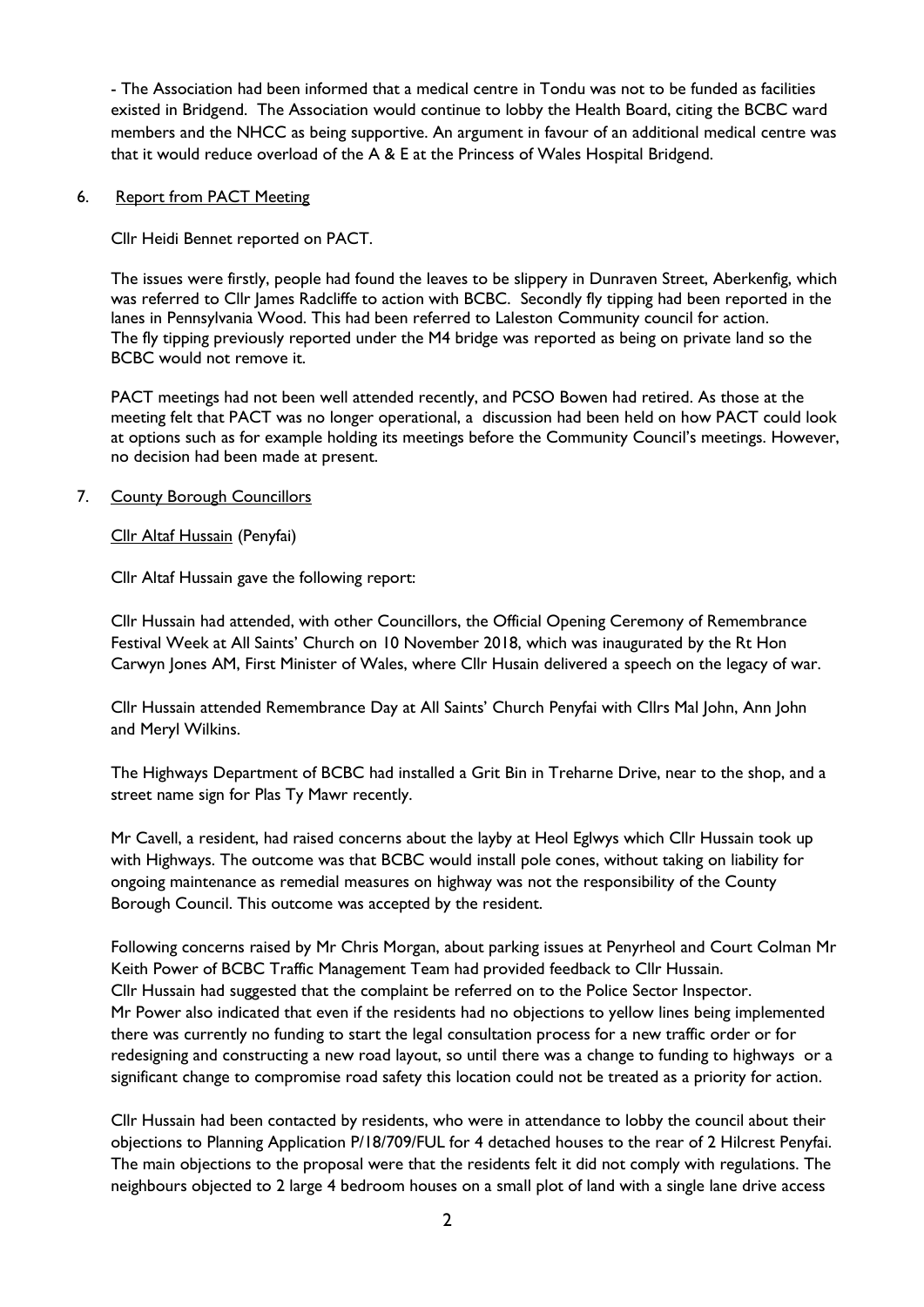unsuitable for emergency vehicles or service vehicles. The neighbours also reported they had been told rubbish for collection needed to be carried to Hillcrest, which they were concerned may constitute discrimination against people with disabilities. The Council heard the views of the residents who attended the meeting and agreed to represent them to the Planning Authority. The Clerk would write accordingly before the deadline for receipt of comments. (copied to Cllr Hussain).

The Council noted the report.

Cllr James Radcliffe (Aberkenfig)

Cllr Radcliffe gave the following report:

### **Committees**

Cllr Radcliffe had been appointed to the Development Control Committee in BCBC, so he hoped to have greater influence on future development locally, and to learn more about planning rules.

### Community Action Fund

Cllr Radcliffe reported that he had used his CAF to fund two organisations locally, firstly to help provide equipment for Aberkenfig Boys and Girls Cub and secondly, funding Aberkenfig Ministries firstly to support the development of a debt advice centre that aimed to support people to become debt free and secondly equipment for the classes used to tackle social isolation, and thirdly capital work to make the church wheelchair friendly to use as a community centre.

#### Lottery Funders meeting

Cllr Radcliffe would report that Bridgend and this valley were under represented Cllr Radcliffe would keep the Community Council informed.

#### Meeting with Cynon Taff Health Board

Cllr Radcliffe intended to use a meeting with the Health Board to raise local issues.

Cllr Baker requested Cllr Radcliffe to ask BCBC to consider improving the condition of the road surface at the Square Aberkenfig. He agreed to do so.

The Council noted the report.

#### 8. Update from Committees

### (i) Maintenance Committee

The bins were now all installed – Bridgend Town Council would carry out the agreed programme of emptying. It was noted that one under the bridge had to be slightly repositioned. The Council wished to record its thanks to Cllrs Mal John and Alex Marshall for bringing the project to reality.

### 9. Report on Remembrance Events 2018

Councillors reported on Remembrance events in Aberkenfig and Penyfai.

In Penyfai the Church held an opening ceremony which led into a week long festival of remembrance attended by members of the Community Council, the whole extended event was very well received in the village.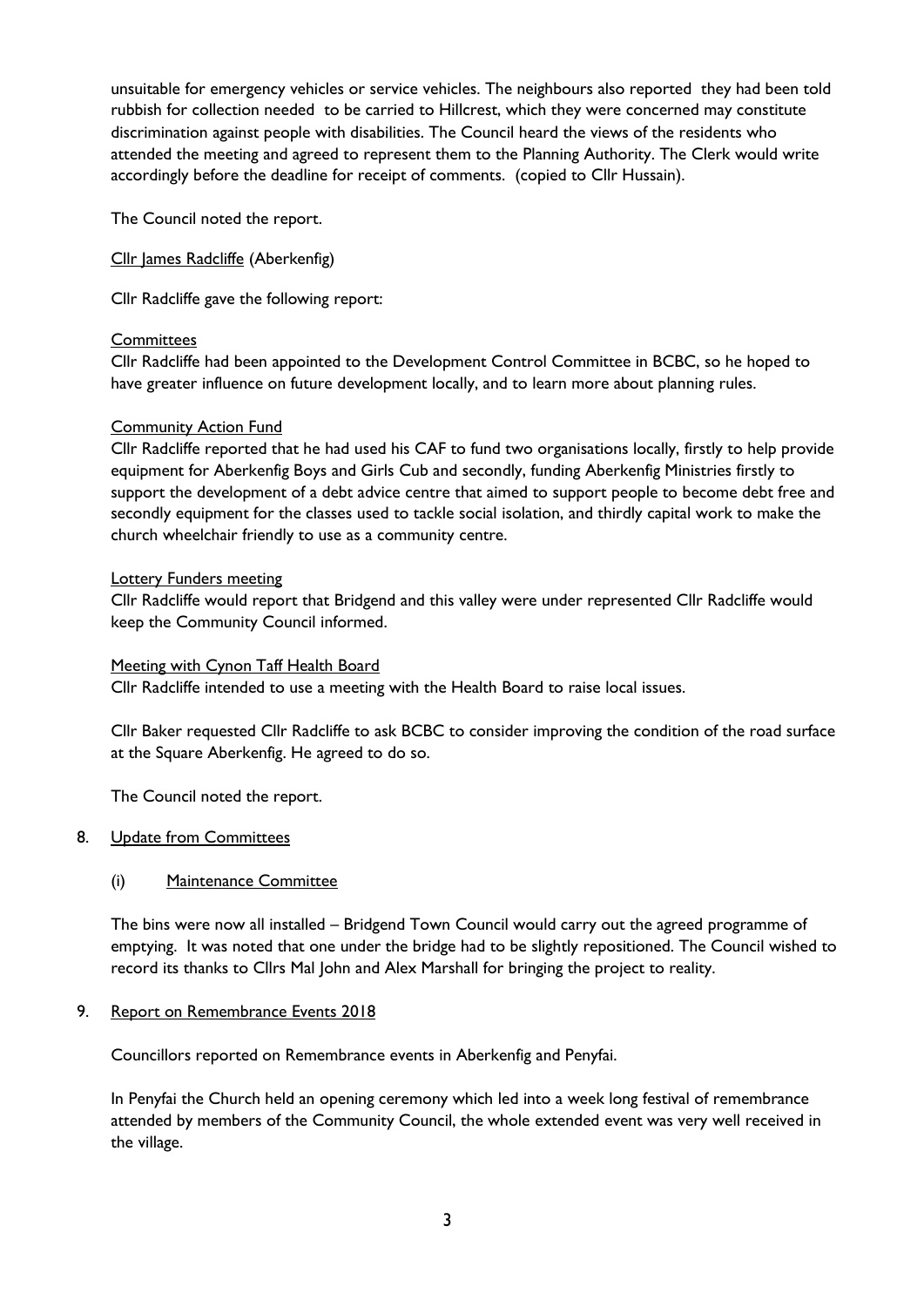In Aberkenfig a very well attended event was held at the War Memorial and church. In addition, for the Armistice Centenary, the school children unveiled their mosaic artwork, in the presence of a large number of people and the ceramic artist, Justine Stroud.

The Council wished to record its thanks to Councillor Derrick Baker, who, as he had done for many years, coordinated the arrangements.

Cllr Derrick Baker also thanked Winston Jenkins a local resident who regularly cleaned the entire Square area voluntarily each year. The trumpeter who played the Last Post so well was a 14 year old local school pupil. Enquiries would be made of the head teacher with a view to sending a donation to a charity or cause nominated by her or the school. The Council was informed that 15 wreaths and 47 crosses were laid on Remembrance Sunday in Aberkenfig.

Members of the Council also laid a wreath at Bryncethin.

#### 10. Meeting to consider options to protect Penyfai Open Space

The Council received a separate report on the meeting held on 5 November to take this forward. All the action following the meeting had been done, and the Clerk had requested further details on the possibility of a Community Asset Transfer of the playing field at the Pheasant.

### 11. Report of Speed Boards Project

Cllr Heidi Bennett made a report on the progress. She had met with BCBC Officers to agree access to power and the necessary civil work. The BCBC would not charge to put the speed boards up. Agreement had been reached on the signs to provide, and the BCBC would return to the Community Council with that solution. It was now necessary to make final agreements to complete this, and for other Councillors to look at the proposed sites and agree. An update would be brought to the next meeting.

#### 12. Christmas 2018

### (a) Annual Schools Christmas Cards Competition

The Clerk would again invite all the local schools and nurseries to participate as usual, the prizes to continue to be tokens for main winners and sweets for all children.

As in previous years enquiries would be made of the Awen Trust, at the Pavilion, to provide the nursery category prize.

A copy of the winning card from last year had been framed, and copies provided for the school itself as previously. The clerk reported that the printed copies had been delivered to the School. Some were brought to the meeting and made available for Cllrs to use.

#### (b) Confirmation of orders for Christmas Lights 2018-2019

The Council confirmed the work:

### Penyfai:

Tree on the common, lighting on tree by Church : BCBC Light fittings on columns: Floodlighting and Electrical Services 5 solar powered Christmas trees, Plantscape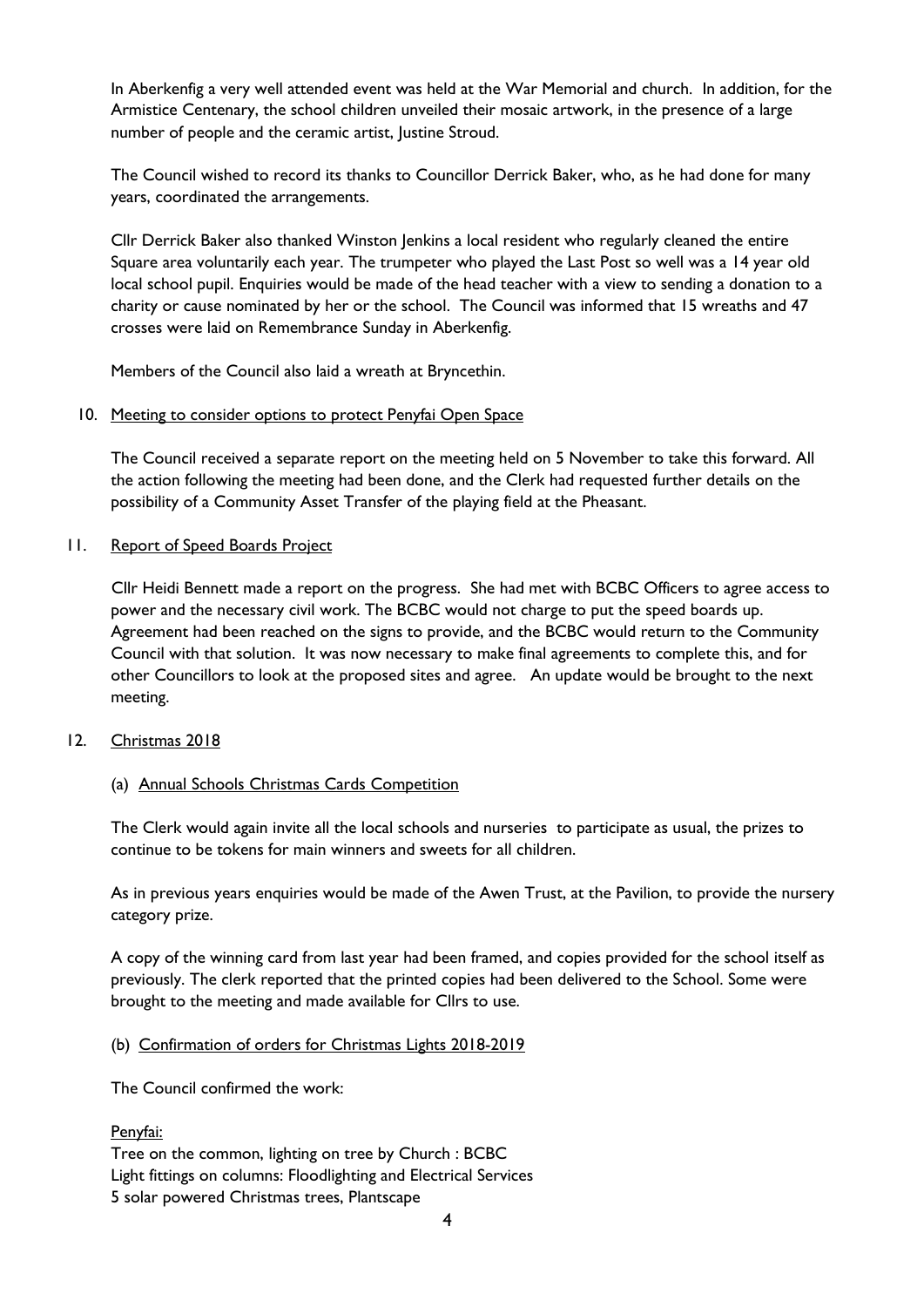**Aberkenfig** Lights on the tree on the Square Lights on Tree at Tondu Methodist : BCBC Lighting on columns and wires in village: Floodlighting and Electrical Services

### 13. Meeting with Tondu School Council

Following the invitation from the School Council to the Community Council to meet, the Clerk made enquires of the Head Teacher for a date for the meeting, but a date had not yet been decided on. Cllr Baker who was undertaking a project with the school children would ask for a date would meet the Head Teacher and identify potential dates.

### 14. Casual Vacancy Update

Following the resignation of Cllr Lee Robson, the clerk had advised the BCBC Electoral Officer, and using the BCBC produced guide to casual vacancies, produced the prescribed notice to notify people that electors could write to the BCBC to request an election, and published it on the Community Council's website. When the time came, the BCBC would advise the Community Council if there was a request for an election.

### 15. Bulb Planting

Following on the experience last year with planting of bulbs, it was agreed to order daffodil bulbs, so long as it was not too late in the season. The clerk would order the bulbs, checking with a local supplier and two online ones for price.

The Bulbs would be planted by residents, mainly in the Court Colman area of Penyfai, and some to be provided to the Tondu and Aberkenfig Community Association for planting in Tondu. 4 bags would be obtained, three for Penyfai, one for Tondu.

#### 16. Correspondence

The notes circulated on the incoming correspondence were taken as read by the Council.

### 1. Parks Department BCBC

Note from the Parks Department in response to the Clerk's complaint about what action they were to take about dog fouling. In order to tackle issues the Council has the power to serve a Public Spaces Protection Order (PSPO) under the anti-social Behaviours Crime and Policing Act 2014. The purpose of this is to restrict persistent anti-social behaviour in public spaces. In order to do so the BCBC has to consult with the community They will be undertaking a consultation with a view to tackling dog fouling. 2. Waste and Cleaner Street Manager - BCBC

Reply following the Clerk's latest complaint about the lack of provision of public toilets. The BCBC was left following the decision to close the toilets in Aberkenfig with facilities to maintain in Bridgend Porthcawl and Maesteg and is currently looking to close of transfer these assets as well. The BCBC will no longer provide any budget for any public conveniences with the borough. The council has agreed to support a local 'comfort scheme' which provides a nominal sum to local businesses who make available their facilities to the public. If the CC was able to identify any suitable traders the BBC will approach them to see if they wish to participate in the scheme.

### 3. Boverton Nurseries

Information on costs for provision of daffodil bulbs – approximately 15-22p per bulb and carriage of £30 per load.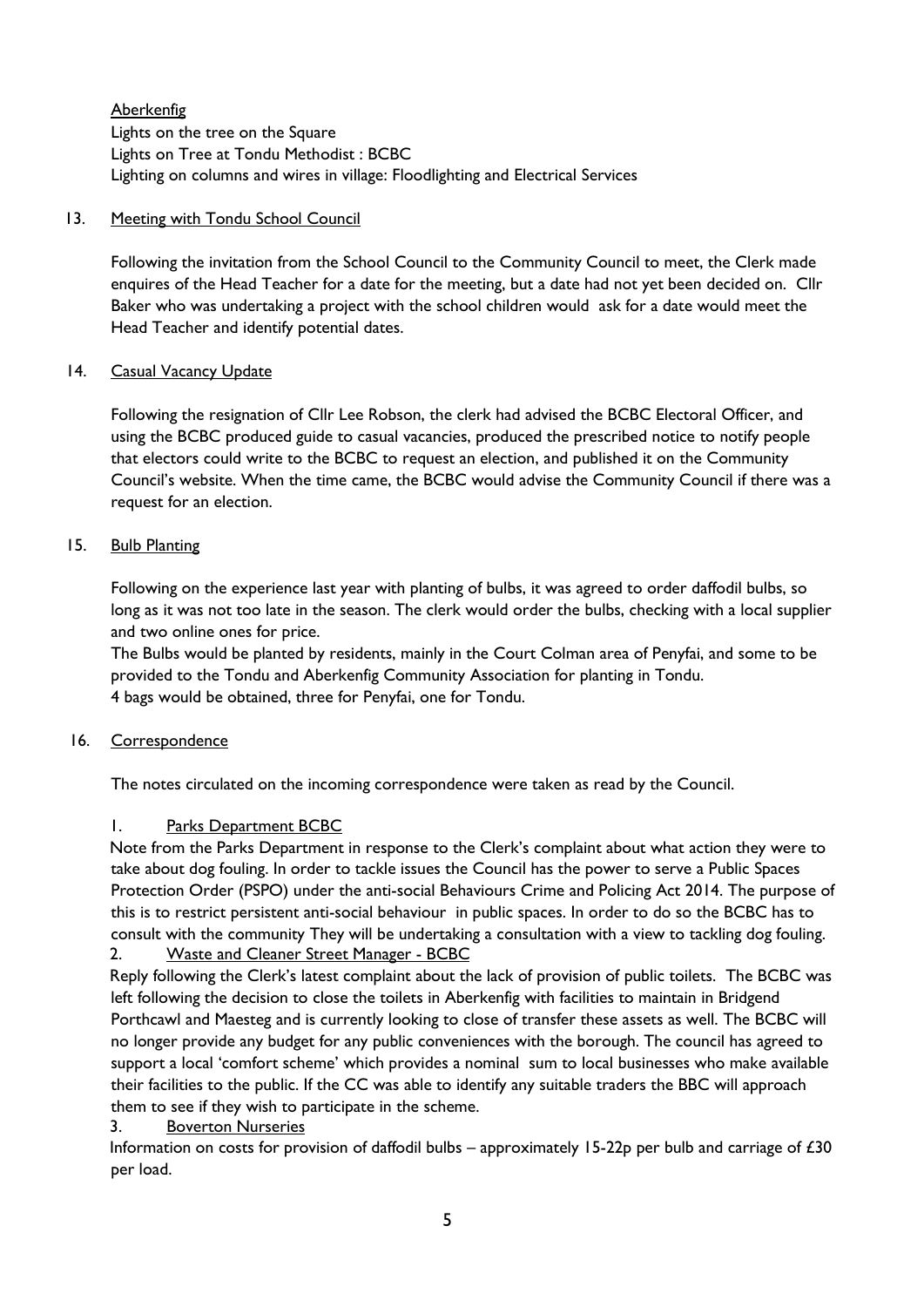# 4. Welsh Hearts Charity

Asking to work with Community Councils to ensure plenty of functional defibrillators in Wales. (NB the Council was engaging with the local first responder to consider such provision.)

5. Community Association

Claudette Evans had asked local residents to send their comments for wellbeing priorities to the Council. The Clerk indicated that he would be pleased to receive any submissions to help.

6. Cllr Heidi Bennett

Information on a site meeting organised for 30 October to meet with BCBC lighting for the speed signs. On the agenda for report.

7. Cllr Altaf Hussain

Indicating that Mr Jeff Williams and others wish to approach the CC to object to a planning application behind 1 and 2 Hillcrest P/18/797. Cllr Hussain to address in meeting.

8. Cllr Mal John (message from Matthew Scott)

Forwarded message from Matt Scott following meeting with Cllrs G Haines and M John to produce a work plan for the Square Aberkenfig, monthly, twice a year and annually. The total for the whole year's work would come to £1430. Maintenance Committee would report.

9. Bridgend Town Council

Invitation to Beacon lighting ceremony to mark the centenary the end of the First World War Newcastle Hill Bridgend 11 November at 18.45

10. Cllr Alex Marshall

Procedure for asking the BCBC to designate the path through the Pheasant Field as a Public Right of Way as suggested at meeting of 5 November.

11. Plant Scape

Quotation for rent 5 illuminated Christmas trees, including installation delivery and collection. £690 + VAT total £828.00.

12. Octopie

Invoice for printing of 650 Christmas cards from winner of the 2017 competition for school and Councillors in the sum of £259.20

13. Tree Surgeons Bedwas, Caerphilly

Report on eradication of Japanese knotweed at woodlands - Invoice from Mervyn Andrews in the total sum of £200.00

14. ACD Skips

Invoice for skip for the Allotments in the sum of £218.40.

15. Matthew Scott Landscapes

Invoice for strim footpath clearance and car park tidy at woods and Square Maintenance total £1060.

16. Roadware Ltd

Invoice for Bins and fixing kits  $E, 1,349.50 + \sqrt{AT}$  total  $E1,619.40$ .

17. David Thomas

Invoice for installation, maintenance and uplift for summer 2018 floral display Total £5,400 as agreed.

18. One Voice Wales

Cost of training course for Cllr Heidi Bennett £40.00 24/10/18

19. G Powys Jones

Confirmation of submission of proposal to LDP for Pheasant Field as Public Open Space

20. Guy Smith BCBC

Information from Community Asset Transfer Officer re Field. Expression of Interest form attached. Clerk to submit form.

21. Justine Stroud Ceramic Artist

Invoice for Murals £3,140 (no VAT)

22. Aberkenfig Allotments Association

Request for reimbursement as agreed for water survey £92.40.

23. Bridgend Association of Voluntary Organisations

Stuart Burge-Jones would like to meet with Council to explain his organisation's role. Agreed.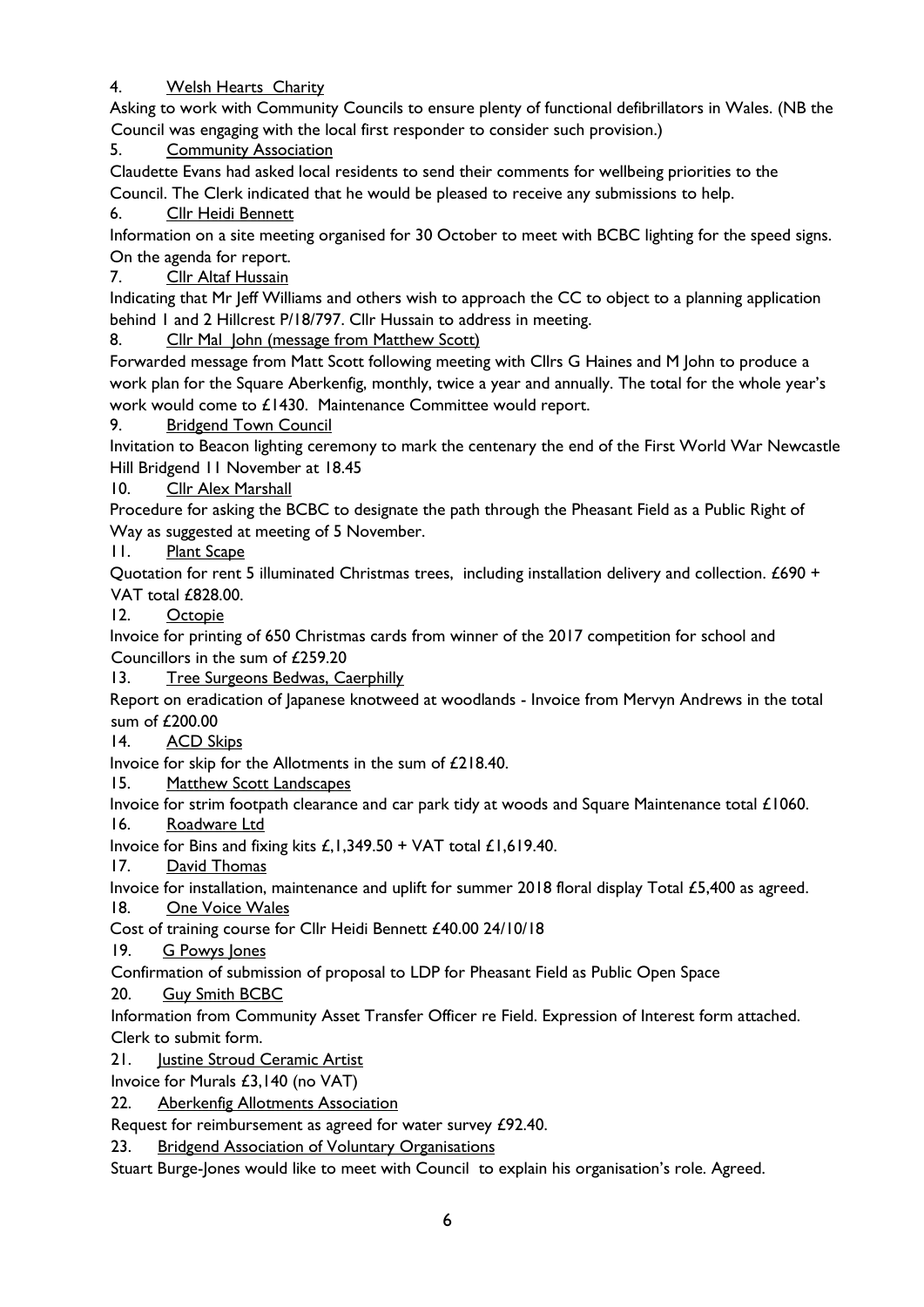NB Agreed to make a donation to the British Legion as no invoice was submitted for Wreaths.

### 17. Planning Committee Report

The Council noted the following applications made, with no comments except on P/18/797/FUL The Council agreed to represent the views of the local residents as set out under Cllr Hussain's report in his capacity as County Borough Councillor.

P/18/766/FUL 10 Church Street Aberkenfig P/18/73/FUL 22 Coed y Cadno Penyfai P/18/797/FUL land to rear of 2 Hillcrest Penyfai P/18/806/FUL Angelton Hall Angelton Road Penyfai P/18/814/FUL Longacre Old Coachman's Lane Court Colman P/18/833/FUL 9 Crud yr Awel, Penyfai

### 18. Other Reports from Councillors

Cllr Derrick Baker reported that he had taken last year's winning Card to Nolton Art Gallery for framing for the family of the winner, at a cost of £30.00.

The Clerk reported he would arrange the delivery of the sweets this year to the Home Bargains store in Tondu, for Cllr Derrick Baker to collect and take round the schools.

# 19. Finances

## (a) Accounts for payment

The following accounts would be paid:

|                                                 | £        |          |
|-------------------------------------------------|----------|----------|
| Octopie Ltd (print cards)                       | 259.20   | (201626) |
| Mervyn Andrews (knotweed survey)                | 200.00   | (201627) |
| <b>ACD Skips (allotments)</b>                   | 218.40   | (201628) |
| M Scott landscapes (maintain woods and Square)  | 1,060.00 | (201629) |
| Roadware (bins)                                 | 1,619.40 | (201630) |
| David Thomas (hanging basket maintenance)       | 5,400.00 | (201631) |
| One Voice Wales (HB course fee)                 | 40.00    | (201632) |
| British Legion (Wreaths)                        | 250.00   | (201633) |
| Justine Stroud (Ceramic Artist)                 | 3,140.00 | (201634) |
| Aberkenfig Allotment Association (water survey) | 92.40    | (201635) |
| Nolton At Gallery (Framing card)                | 30.00    | (201636) |
| Derrick Baker (Fabric for unveiling)            | 17.68    | (201637) |

### (b) Audit Report

The Audit for the year 2017-2018 was returned unqualified by the External Auditor. The Auditor raised some points for the Council's guidance, which are quoted verbatim from the letter from BDO as follows:

"The following issue(s) have been raised to assist the body. The body is recommended to take action on the following issue(s) to ensure that the body acts within its statutory and regulatory framework.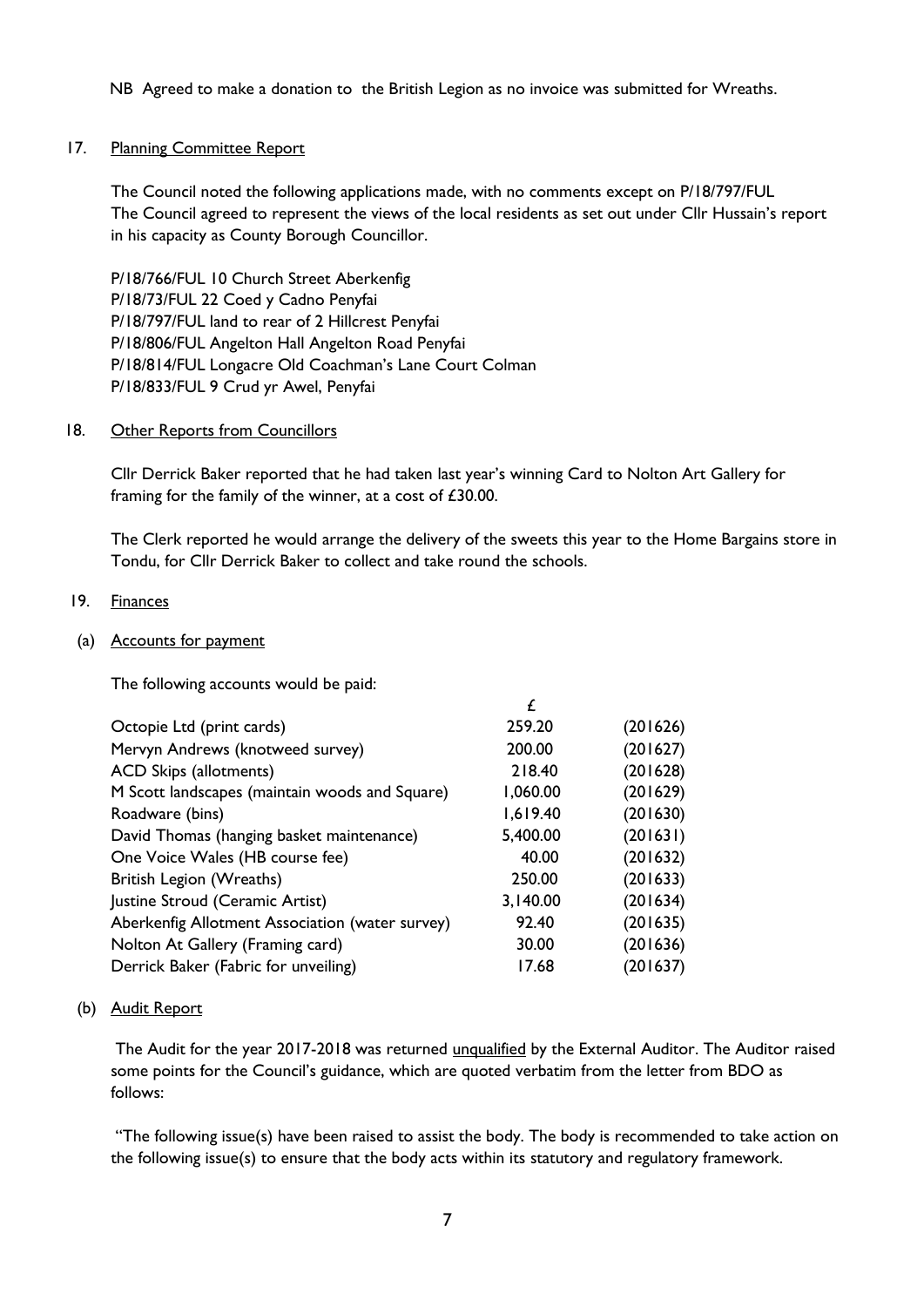1. Approval of the Annual Return –

```
What is the issue?
```
The Council has not entered the minute reference and date for the approval of the accounting statements an annual governance statement

*Why has this issue been raised?*

The annual Return has not been fully completed in accordance with requirements.

*What do we recommend you do?*

The Council must ensure that all relevant boxes are fully complete before submitting the annual return for audit."

Agreed action - to ensure all boxes completed in accordance with their requirements next year.

- 2. "Budget
	- *What is the issue?*

Although a precept was set by the due date and the Council did prepare a budget to support this the budget did not take into consideration the income due to be received or the level of reserves held by the Council.

*Why has this issue been raised?*

The Council may have contravened Pat 1, Chapter IV, Para 50 (1) of the Local Government Finance Act 1992 which states that every authority must 'make calculations required' under the 'calculation of budget requirement'.

*What do we recommend you do?*

The council must ensure in future years that an adequate budget is prepared to support its decision making process and to assist the financial management during the financial year. Consideration of the income due to be received and the level of reserves held should be made."

Agreed action - to budget as recommended, and to note it had been done.

- 3. "Internal Auditor's Recommendation
	- *What is the issue?*

The internal auditor has made a recommendation to the Council.

*Why has this issue been raised?*

The council is exposed to the risks associate with this weakness.

*What do we recommend you do?*

The council must implement the recommendation made by the internal auditor to improve the financial systems of the council as soon as possible or in any event before the end of the current financial year. If the council addresses the issues raised by the internal auditor the council should improve internal controls which will help to prevent and detect error and fraud and assist the council to operate in an effective and efficient manner."

Agreed action – Clerk had already adopted the internal audit recommendation to include footer showing date on formal minute book to ensure greater clarity of dates of minutes.

The Auditors confirmed no other matters came to their attention.

Cllr Heidi Bennett asked about the notice of audit for 2018, which had been displayed on the NHCC notice board on the Square Aberkenfig for the prescribed period. This had been the subject of one of the standard questions to accompany the annual return, and had been photographed in position, and certified as such by the Clerk and Chair in June along with the details sent to the auditors. Cllr Bennett felt that people living in Penyfai had not had the same opportunity as those who lived in Aberkenfig to view the notice. In view of this the Council decided to advertise the notice of Audit on the website next